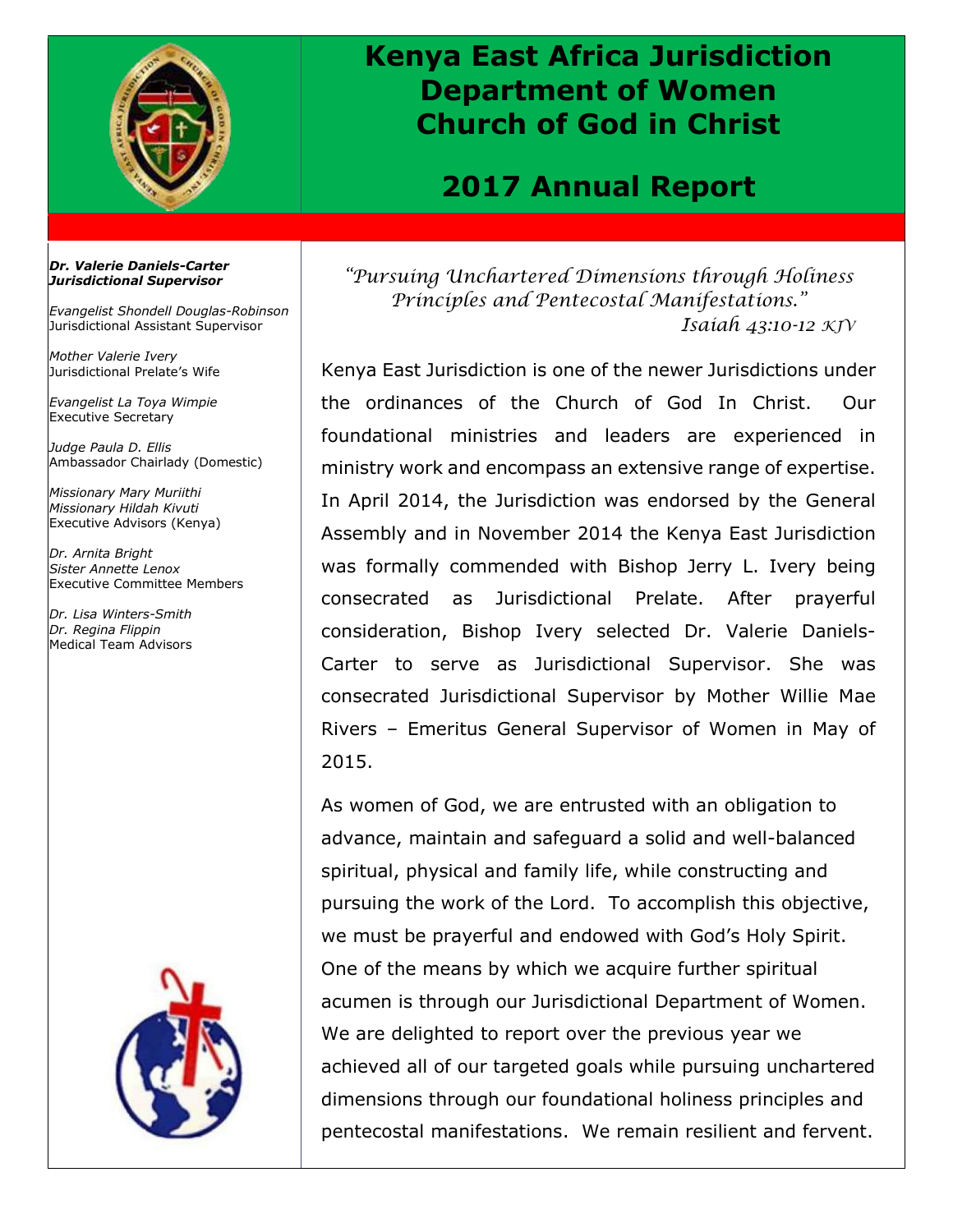## **2017 Achievements Kenya East Africa Department of Women**

- ❖ Funded a farm for Joy Valley Orphanage that will allow for their on-going income; 250 chickens, 30 pigs and 13 ducks.
- ❖ Continue to provide monthly financial support to the Jurisdiction to assist with orphanage expenses.
- ❖ Provide monthly support to aid the partnership with Dr. Florence Kiboi, owner of Maria Hospital in Nairobi, Kenya, and the Church of God In Christ Medical Clinic in Bondo, Kenya. Dr. Kiboi assists with more acute medical needs of children from Joy Valley & Shadow Mountain; as well as the Bondo Clinic who may need additional care. She also manages, staffs and oversees the functioning of the Bondo Clinic.
- ❖ Extended funding to provide medical treatment and professional services to Joy Valley's countless Orphans and Care-givers due to infectious disease.
- ❖ Submitted an Official Mission Annual Report to General Supervisor, Mother Barbara McCoo-Lewis and General Supervisor Emeritus, Mother Willie Mae Rivers.
- ❖ As the KEAJ DOW collaborates with a Georgia Medical Facility, in April 2017 medical equipment and a computer with medical software installed was shipped to the Maria Hospital for the furtherance of patient care.
- ❖ Successfully received 501C3 from the Department of Financial Institutions for the Department of Women Empowerment Initiatives for Africa, Inc.
- ❖ Modified the Jurisdictional Website: [http://cogickenya.org](http://cogickenya.org/)
- ❖ KEAJ Female Credential Holder Reports submitted during the National April Call.
- ❖ Revised Facebook and Twitter Social Media Sites for KEAJ DOW.
- ❖ Provided contributors of the "Change for Kenya" Initiative with a special note of "Thanks" via eBlast highlighting our past year accomplishments.
- ❖ Sponsored (1) woman from Kenya to attend the Women's International Convention Crusade in Orlando, Florida, by purchasing airline tickets, as well as ensure incidentals were cared for while in the United States. Red Card for housing and meals was also included.
- ❖ Amended the Kenya East Africa Jurisdiction Department of Women Brochure, showcasing our departmental empowerment initiatives, orphanage enhancement, C.O.G.I.C. Medical Assistance and Clinic logistics, and news updates distributed during the WIC in Orlando, FL.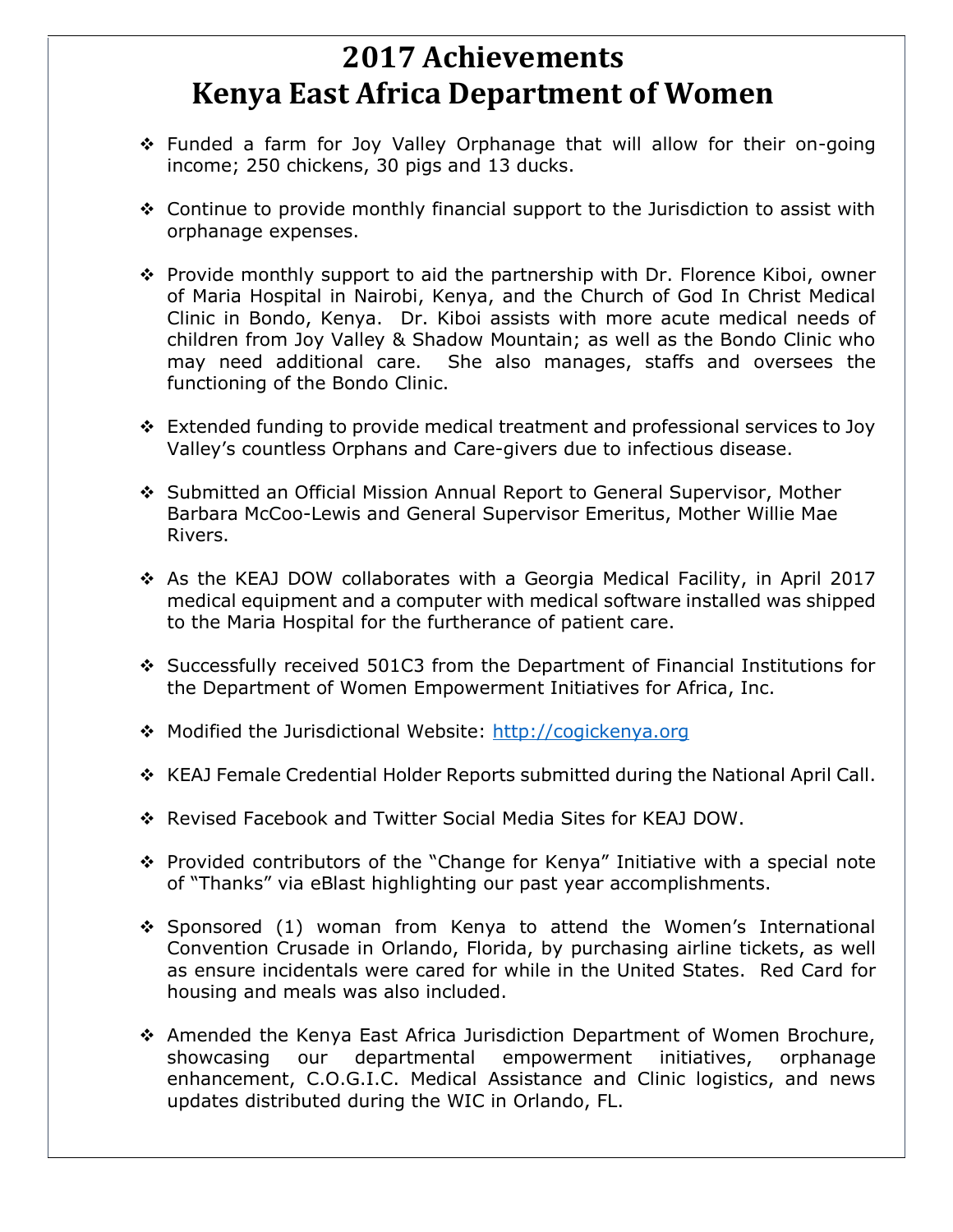- ❖ Produced a Video Presentation viewed during the Women's International Convention Crusade in Orlando, FL. showcasing our fundraising project.
- ❖ Hosted the "Change for Kenya" Initiative during the Women's International Convention Crusade in Orlando, FL. Distributed Prayer Shawls, Slippers and Activity Bracelets to supporters as a special thank you from the KEAJ DOW.
- ❖ Donated 20 Casio Keyboards to supporters who committed to partnering with a monthly donation for a minimum of one year.
- ❖ United with an Illinois Youth Detention Center who make "Blessed Dresses". The youth will donate the dresses to our Kenyan Orphanages.
- ❖ Partnered with a group from Minnesota to aid with the completion of a Kenyan Community Fresh Water Well.
- ❖ Continue to provide monthly financial assistance to Shadow Mountain Children's Home.
- ❖ Kenyan Executive Advisors held quarterly meetings in Kenya with women who participate in the "Self-Sustainability" Initiatives.
- ❖ Financially allocated funding for Thanksgiving meals for orphanages.
- ❖ Financially allocated funding for Christmas meals and gifts for orphanages.
- ❖ As of December 2017, there are 114 women participating in the KEAJ DOW "Self-Sustainability" Initiatives in farming, soap creation, bead work, tent and chair rentals.

2017 was a year of improvement and restoration for the excellence in women's ministry; by visiting Kenya East Africa and continuing to assess the direct needs of various areas with the assistance of our Kenyan Executive Advisers, we were able to meet immediate requirements and necessities.

As in 2016, the overall 2017 ministry year inspired us to continue with the delineated subset of distinctive and pivotal objectives in order to fulfill our God given mandate. These are the pillars upon which Kenya East Africa Department of Women build and equip individuals for self-sufficiency:

- Foundational Pillar #1 Education and Training
- Foundational Pillar #2 Ministry Initiatives and Evangelism
- Foundational Pillar #3 Medical Assistance and Nutrition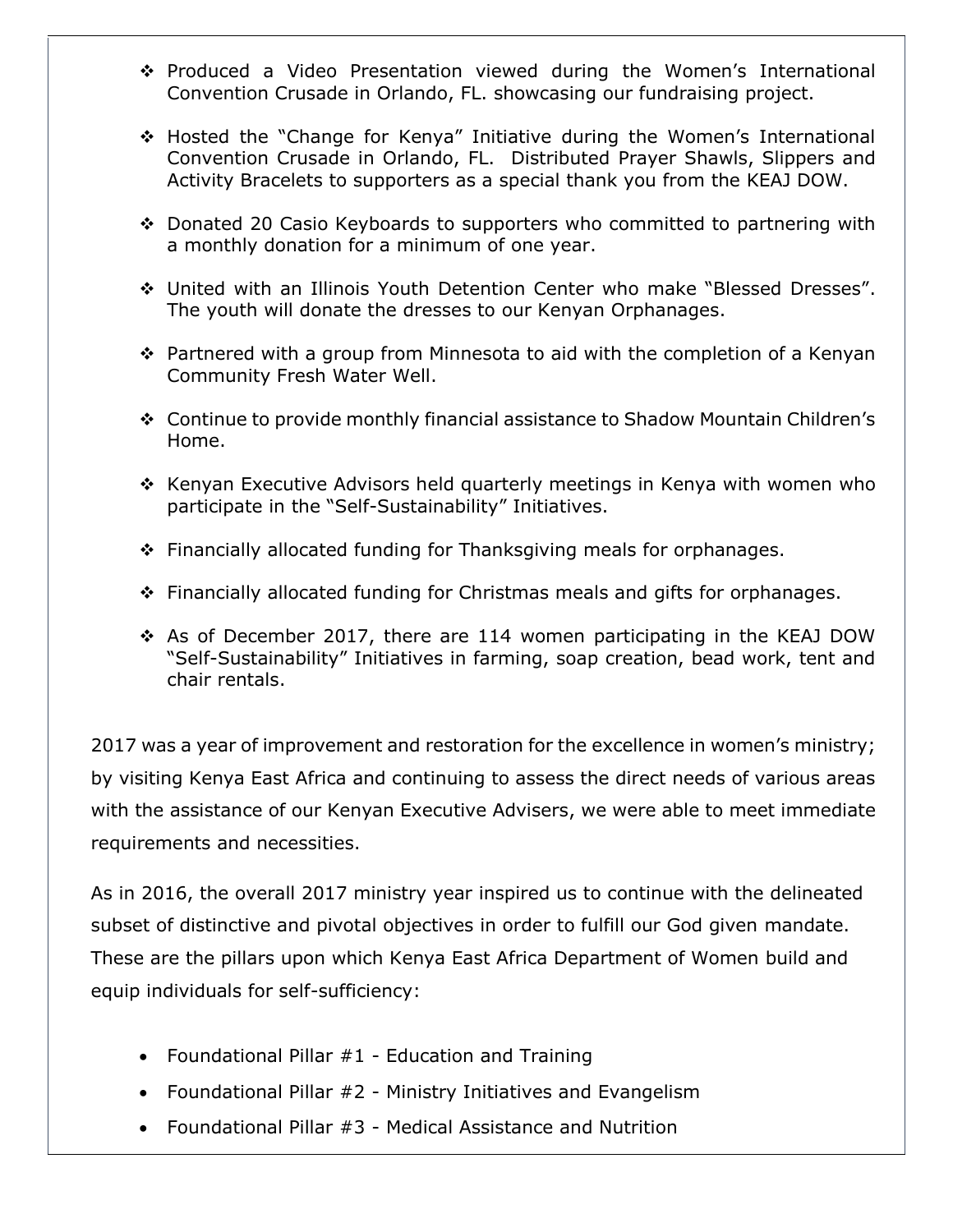The department established a self-sufficiency initiative by funding to date over 114 functioning projects. We've purchased chickens, pigs, ducks (whichever applicable), food and medicine per farmer. They are raised for the allotted timeframe and then sold at the market place. Proceeds are then shared allowing the farmer to reinvest, earn a wage and a final allocation to the department. At the point in which the farmer has completed their repayment, we request they assist another female to establish her business while growing their business which affords self-sufficiency for the people of Kenya East Africa. After full rotation is completed, this same process will be utilized as we expand this Jurisdictional ministry funding mission. A slightly modified procedure similar to the aforementioned applies to those women who opt to serve in the soap creation, bead work, tent and chair rental projects.

The Department of Women hosted (1) major initiative, the *"Change for Kenya"* Initiative during the Women's International Convention Crusade in Orlando, FL, of which was tremendously successful! All net proceeds benefit KEAJ DOW in our ongoing initiatives. Congregants from across the world, church executives, laypersons and youth, supported these projects with a giving heart by simply donating funds. We are appreciative to our sponsors for aiding us to exceed our goals.